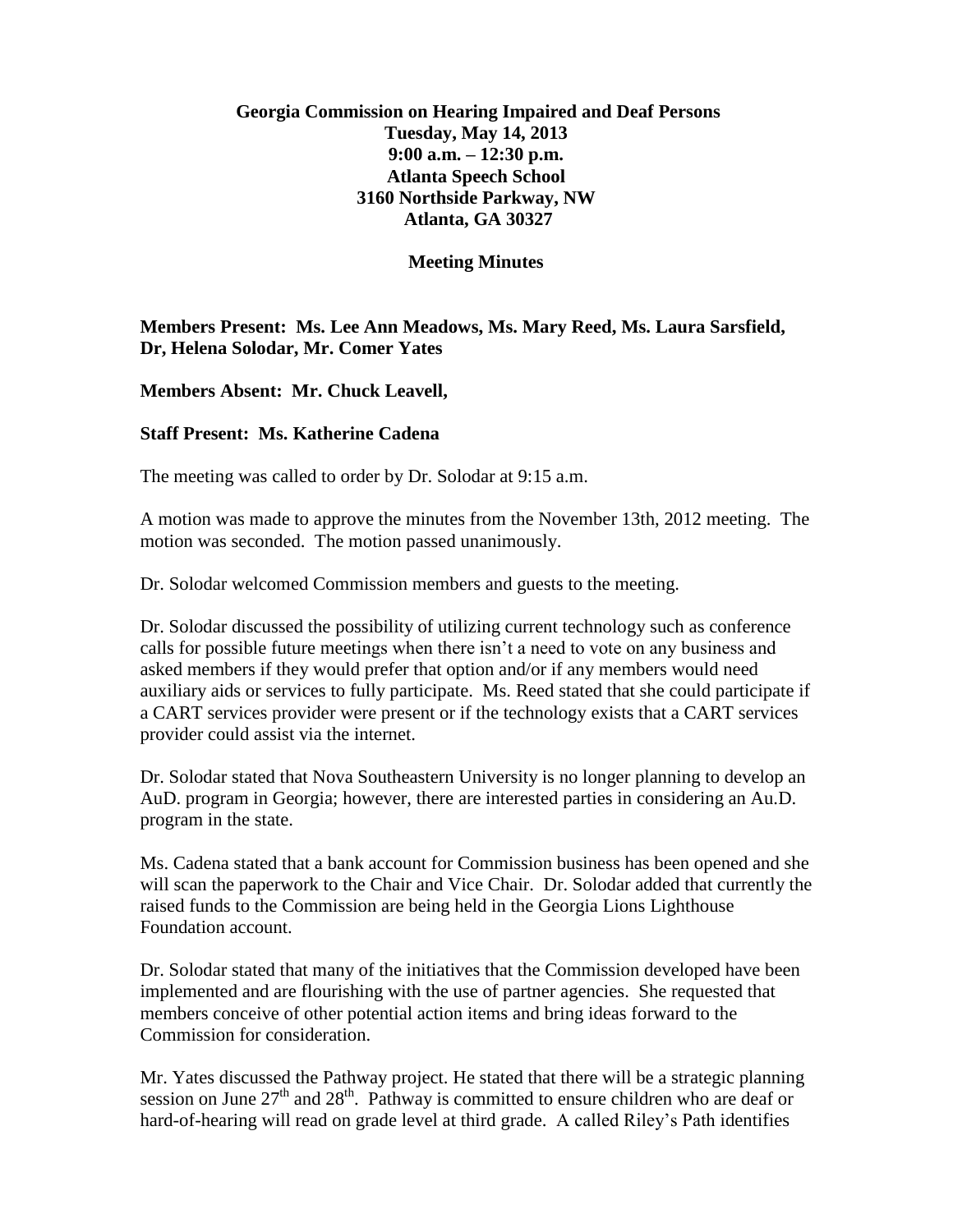transactions and services from birth to 8 years that must happen for a child to read on grade level. Collaborative agencies are: The Centers for Disease Control, Georgia Department of Early Care and Learning, Georgia Department of Education (DOE), Georgia Department of Public Health, Auditory Verbal Center, and the Northeast Georgia RESA. Georgia Pathway has coordinated efforts with Let Georgia Hear, an initiative to have law passed for insurance companies to provide hearing aids to children who need them. Mr. Yates is testifying on June  $4<sup>th</sup>$  for the Commission on Insurance Mandates. Mr. Yates, representing Georgia Pathway and Kelly Jenkins, representing Let Georgia Hear met with Dr. Fitzgerald, Commissioner of Public Health a couple of months ago to discuss children's access to language. Georgia PINES packets were discussed and Mr. Yates said that he expects it to be discussed at the convention at the end of June. Mr. Yates introduced Jessica Bergeron, the project manager of Georgia Pathway. There will be a grade-level reading meeting the day before the conference, June 26.

Dr. Tammy Uehlin spoke about the current status of the Universal Newborn Hearing Screening Intervention, UNHSI, program through the Georgia Department of Health, DPH. She discussed the UNHSI process from birth to referral. She also discussed the Loaner Hearing Aid bank and that it is not functioning at capacity but that she is looking at ways to target audiologists to inform them of this resource. All birthing hospitals are screening now that 12 screeners were purchased. Previously, all but one birthing hospital were screening. About 15% of children who are referred are lost to follow-up after one year. Documentation is improving for identifying children in early intervention of programs. The Early Hearing Detection & Intervention, EHDI conference was in April, and the state stakeholders meeting was at the EHDI conference. Dr. Solodar will contact former State Representative Bob Smith regarding the Public Service Commission. The resource guide was distributed to parent stakeholders and will be given to Commission members once completed.

Dr. Solodar discussed the Adopt – A- Band initiative in partnership with the Georgia Lions Lighthouse Foundation. The group has reorganized and there is a meeting tomorrow. The group will present a report to the Commission. All Commission members are invited to participate and can volunteer to adopt a band by offering ear plugs and give presentations to local programs. An audiologist will be asked to chair the initiative.

Dr. Solodar discussed Georgia Pines, and there was conversation about packets to parents being introduced through follow-up coordinators earlier in the process. Dr. Solodar and Mr. Yates will schedule a meeting with Mr. Kenny Moore with the Georgia DOE prior to the conference in June.

Ms. Cadena stated that the Commission chairperson's term as chair, expires in June 2013 and the vice-chair, as vice-chair, expires June of 2013. There was a motion to vote on changing the by-laws to read that the Chairperson may succeed himself/herself for two additional terms. The motion was seconded and the motion passed. There was a motion to re-elect Dr. Solodar as chairperson. The motion was seconded and passed. There was a motion to re-elect Mr. Yates as Vice Chairperson. The motion was seconded and passed. House Bill 655, that became law, reads that "Each Commission member shall serve for a three-year term and until a successor is appointed and qualified. No member